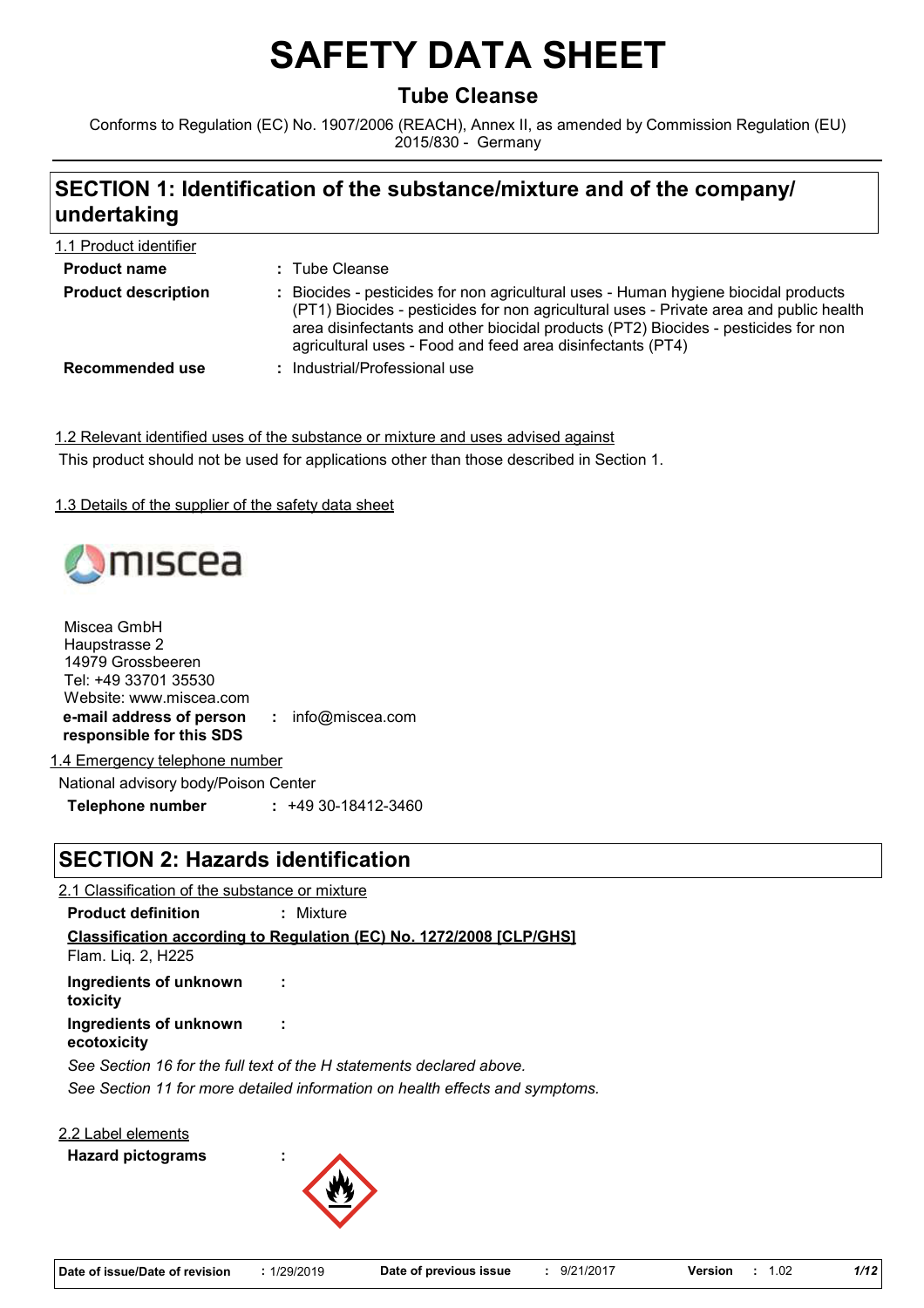# **SECTION 2: Hazards identification**

| <b>Signal word</b>                                                   |                        | : Danger                                                                                                     |
|----------------------------------------------------------------------|------------------------|--------------------------------------------------------------------------------------------------------------|
| <b>Hazard statements</b>                                             |                        | : Highly flammable liquid and vapor.                                                                         |
| <b>Precautionary statements</b>                                      |                        |                                                                                                              |
| <b>Prevention</b>                                                    |                        | : Keep away from heat, sparks, open flames and hot surfaces. - No smoking. Keep<br>container tightly closed. |
| <b>Response</b>                                                      | $\ddot{\phantom{1}}$   |                                                                                                              |
| <b>Storage</b>                                                       |                        | : Store in cool/well-ventilated place.                                                                       |
| <b>Disposal</b>                                                      | $\mathbb{R}^n$         |                                                                                                              |
| <b>Hazardous ingredients</b>                                         | $\bullet$<br>$\bullet$ |                                                                                                              |
| <b>Supplemental label</b><br>elements                                |                        | : Not applicable.                                                                                            |
| Special packaging requirements                                       |                        |                                                                                                              |
| <b>Containers to be fitted</b><br>with child-resistant<br>fastenings |                        | : Not applicable.                                                                                            |
| <b>Tactile warning of danger : Not applicable.</b>                   |                        |                                                                                                              |
| 2.3 Other hazards                                                    |                        |                                                                                                              |

**Other hazards which do : not result in classification** : None known.

# **SECTION 3: Composition/information on ingredients**

3.2 Mixtures **:** Mixture

|                                   |                                                                                   |            | <b>Classification</b>                                                   | Type    |
|-----------------------------------|-----------------------------------------------------------------------------------|------------|-------------------------------------------------------------------------|---------|
| <b>Product/ingredient</b><br>name | <b>Identifiers</b>                                                                | $w/w$ %    | <b>Regulation (EC) No. 1272/2008 [CLP]</b>                              |         |
| ethanol                           | REACH #: 01-2119457610-43<br>EC: 200-578-6<br>CAS: 64-17-5<br>Index: 603-002-00-5 | l≥50 - ≤75 | <b>Flam. Lig. 2, H225</b>                                               | $[2]$   |
| Isopropyl alcohol                 | REACH #: 01-2119457558-25<br>EC: 200-661-7<br>CAS: 67-63-0<br>Index: 603-117-00-0 | 1≤5        | Flam. Lig. 2, H225<br>Eve Irrit. 2, H319<br>ISTOT SE 3. H336            | [1] [2] |
|                                   |                                                                                   |            | See Section 16 for the full text of the H statements<br>declared above. |         |

There are no additional ingredients present which, within the current knowledge of the supplier and in the concentrations applicable, are classified as hazardous to health or the environment, are PBTs, vPvBs or Substances of equivalent concern, or have been assigned a workplace exposure limit and hence require reporting in this section.

Type

- [1] Substance classified with a health or environmental hazard
- [2] Substance with a workplace exposure limit
- [3] Substance meets the criteria for PBT according to Regulation (EC) No. 1907/2006, Annex XIII
- [4] Substance meets the criteria for vPvB according to Regulation (EC) No. 1907/2006, Annex XIII
- [5] Substance of equivalent concern

Occupational exposure limits, if available, are listed in Section 8.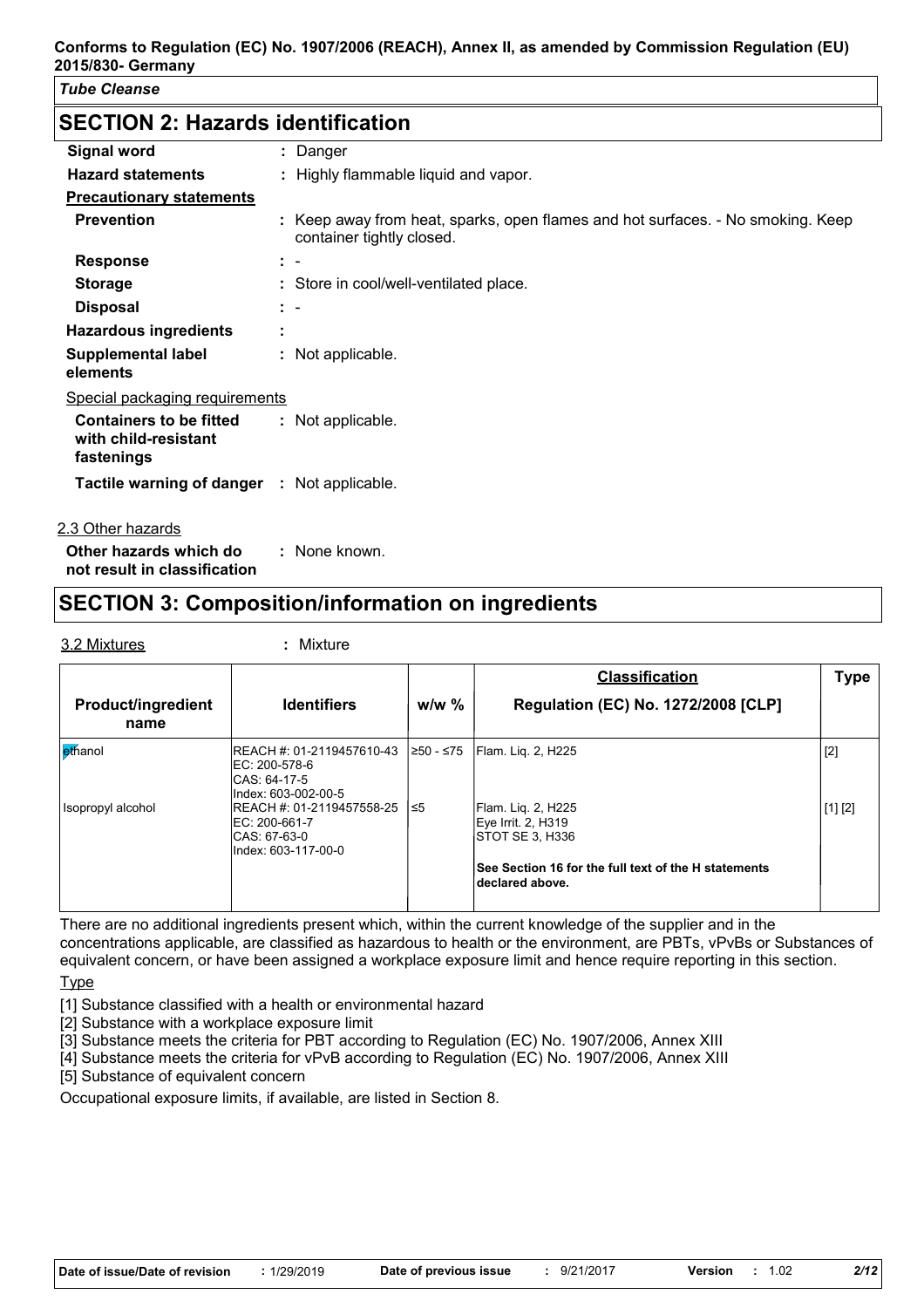# **SECTION 4: First aid measures**

#### 4.1 Description of first aid measures

| Eye contact                       | : Immediately flush eyes with plenty of water, occasionally lifting the upper and lower<br>eyelids. Check for and remove any contact lenses. Continue to rinse for at least 10<br>minutes. Get medical attention if irritation occurs.                                                                                                                                                                                                                                                                                                                                                                                                                                                                                                                                                                                       |
|-----------------------------------|------------------------------------------------------------------------------------------------------------------------------------------------------------------------------------------------------------------------------------------------------------------------------------------------------------------------------------------------------------------------------------------------------------------------------------------------------------------------------------------------------------------------------------------------------------------------------------------------------------------------------------------------------------------------------------------------------------------------------------------------------------------------------------------------------------------------------|
| <b>Inhalation</b>                 | : Remove victim to fresh air and keep at rest in a position comfortable for breathing.<br>If not breathing, if breathing is irregular or if respiratory arrest occurs, provide<br>artificial respiration or oxygen by trained personnel. It may be dangerous to the<br>person providing aid to give mouth-to-mouth resuscitation. Get medical attention if<br>adverse health effects persist or are severe. If unconscious, place in recovery<br>position and get medical attention immediately. Maintain an open airway. Loosen<br>tight clothing such as a collar, tie, belt or waistband.                                                                                                                                                                                                                                 |
| <b>Skin contact</b>               | : Remove contaminated clothing and shoes. Get medical attention if symptoms occur.<br>Wash clothing before reuse. Clean shoes thoroughly before reuse.                                                                                                                                                                                                                                                                                                                                                                                                                                                                                                                                                                                                                                                                       |
| Ingestion                         | : Wash out mouth with water. Remove dentures if any. Remove victim to fresh air<br>and keep at rest in a position comfortable for breathing. If material has been<br>swallowed and the exposed person is conscious, give small quantities of water to<br>drink. Stop if the exposed person feels sick as vomiting may be dangerous. Do not<br>induce vomiting unless directed to do so by medical personnel. If vomiting occurs,<br>the head should be kept low so that vomit does not enter the lungs. Get medical<br>attention if adverse health effects persist or are severe. Never give anything by<br>mouth to an unconscious person. If unconscious, place in recovery position and get<br>medical attention immediately. Maintain an open airway. Loosen tight clothing such<br>as a collar, tie, belt or waistband. |
| <b>Protection of first-aiders</b> | : No action shall be taken involving any personal risk or without suitable training. It<br>may be dangerous to the person providing aid to give mouth-to-mouth resuscitation.                                                                                                                                                                                                                                                                                                                                                                                                                                                                                                                                                                                                                                                |

4.2 Most important symptoms and effects, both acute and delayed

| <b>Potential acute health effects</b> |                                                     |  |
|---------------------------------------|-----------------------------------------------------|--|
| Eye contact                           | : No known significant effects or critical hazards. |  |
| <b>Inhalation</b>                     | : No known significant effects or critical hazards. |  |
| <b>Skin contact</b>                   | : No known significant effects or critical hazards. |  |
| Ingestion                             | : No known significant effects or critical hazards. |  |
| Over-exposure signs/symptoms          |                                                     |  |
| Eye contact                           | : No specific data.                                 |  |
| <b>Inhalation</b>                     | : No specific data.                                 |  |
| <b>Skin contact</b>                   | : No specific data.                                 |  |
| Ingestion                             | : No specific data.                                 |  |
|                                       |                                                     |  |

4.3 Indication of any immediate medical attention and special treatment needed

| Notes to physician         | : Treat symptomatically. Contact poison treatment specialist immediately if large |
|----------------------------|-----------------------------------------------------------------------------------|
|                            | quantities have been ingested or inhaled.                                         |
| <b>Specific treatments</b> | : No specific treatment.                                                          |

# **SECTION 5: Firefighting measures**

| 5.1 Extinguishing media<br>Suitable extinguishing<br>media | : Use dry chemical, $CO2$ , water spray (fog) or foam. |
|------------------------------------------------------------|--------------------------------------------------------|
| Unsuitable extinguishing<br>media                          | : Do not use water jet.                                |

5.2 Special hazards arising from the substance or mixture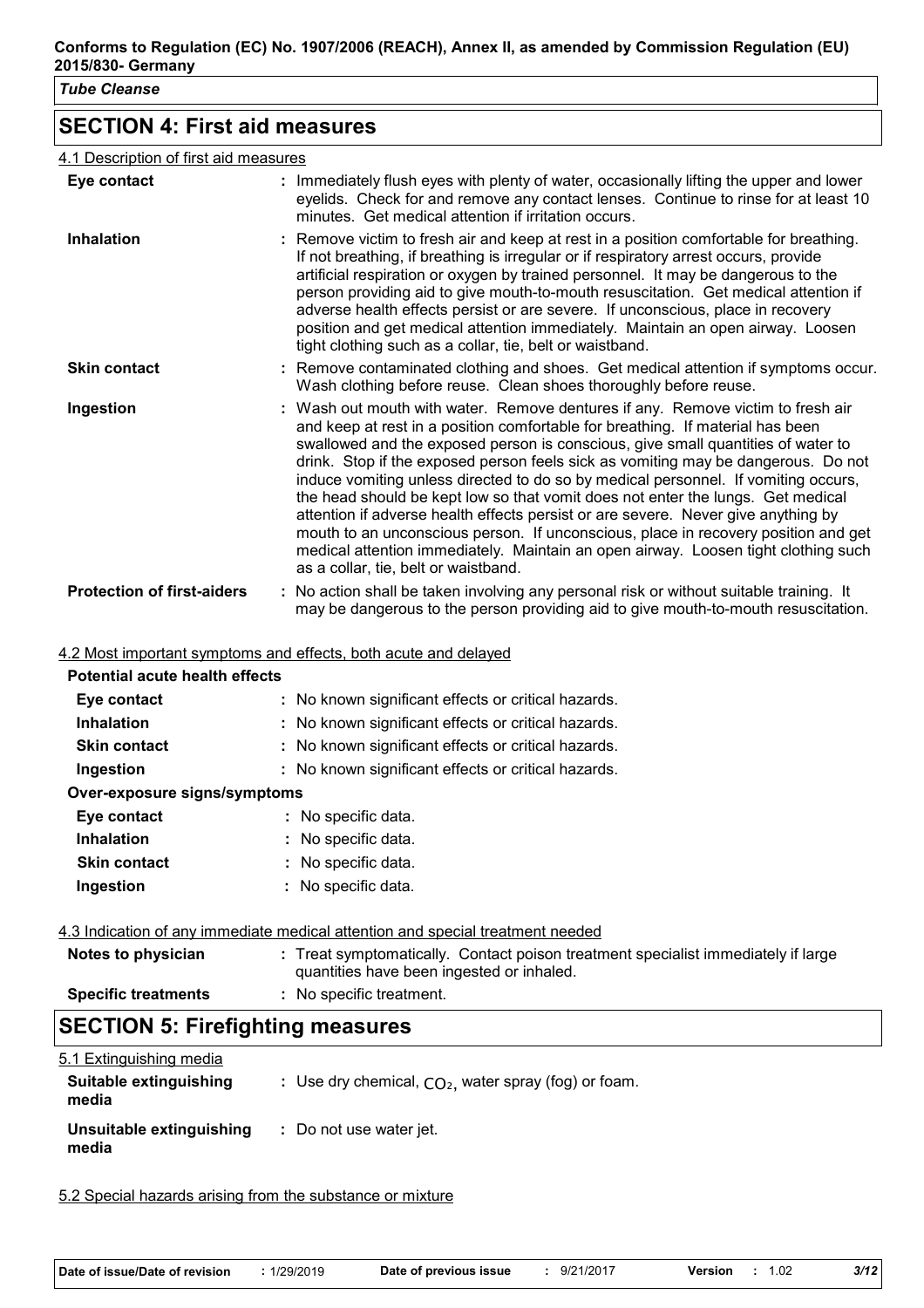# **SECTION 5: Firefighting measures**

| Hazards from the<br>substance or mixture                 | : Highly flammable liquid and vapor. In a fire or if heated, a pressure increase will<br>occur and the container may burst, with the risk of a subsequent explosion. Runoff<br>to sewer may create fire or explosion hazard.                                                                                                                                          |
|----------------------------------------------------------|-----------------------------------------------------------------------------------------------------------------------------------------------------------------------------------------------------------------------------------------------------------------------------------------------------------------------------------------------------------------------|
| <b>Hazardous combustion</b><br>products                  | : Decomposition products may include the following materials:<br>carbon dioxide<br>carbon monoxide                                                                                                                                                                                                                                                                    |
| 5.3 Advice for firefighters                              |                                                                                                                                                                                                                                                                                                                                                                       |
| <b>Special precautions for</b><br>fire-fighters          | : Promptly isolate the scene by removing all persons from the vicinity of the incident if<br>there is a fire. No action shall be taken involving any personal risk or without<br>suitable training. Move containers from fire area if this can be done without risk.<br>Use water spray to keep fire-exposed containers cool.                                         |
| <b>Special protective</b><br>equipment for fire-fighters | : Fire-fighters should wear appropriate protective equipment and self-contained<br>breathing apparatus (SCBA) with a full face-piece operated in positive pressure<br>mode. Clothing for fire-fighters (including helmets, protective boots and gloves)<br>conforming to European standard EN 469 will provide a basic level of protection for<br>chemical incidents. |
|                                                          |                                                                                                                                                                                                                                                                                                                                                                       |

# **SECTION 6: Accidental release measures**

|                                                           | 6.1 Personal precautions, protective equipment and emergency procedures                                                                                                                                                                                                                                                                                                                                                                                                                                                                                                                                                                                |
|-----------------------------------------------------------|--------------------------------------------------------------------------------------------------------------------------------------------------------------------------------------------------------------------------------------------------------------------------------------------------------------------------------------------------------------------------------------------------------------------------------------------------------------------------------------------------------------------------------------------------------------------------------------------------------------------------------------------------------|
| For non-emergency<br>personnel                            | : No action shall be taken involving any personal risk or without suitable training.<br>Evacuate surrounding areas. Keep unnecessary and unprotected personnel from<br>entering. Do not touch or walk through spilled material. Shut off all ignition sources.<br>No flares, smoking or flames in hazard area. Avoid breathing vapor or mist.<br>Provide adequate ventilation. Wear appropriate respirator when ventilation is<br>inadequate. Put on appropriate personal protective equipment.                                                                                                                                                        |
| For emergency responders :                                | If specialized clothing is required to deal with the spillage, take note of any<br>information in Section 8 on suitable and unsuitable materials. See also the<br>information in "For non-emergency personnel".                                                                                                                                                                                                                                                                                                                                                                                                                                        |
|                                                           | 6.2 Environmental precautions : Avoid dispersal of spilled material and runoff and contact with soil, waterways,<br>drains and sewers. Inform the relevant authorities if the product has caused<br>environmental pollution (sewers, waterways, soil or air).                                                                                                                                                                                                                                                                                                                                                                                          |
| 6.3 Methods and materials for containment and cleaning up |                                                                                                                                                                                                                                                                                                                                                                                                                                                                                                                                                                                                                                                        |
| <b>Small spill</b>                                        | : Stop leak if without risk. Move containers from spill area. Use spark-proof tools and<br>explosion-proof equipment. Dilute with water and mop up if water-soluble.<br>Alternatively, or if water-insoluble, absorb with an inert dry material and place in an<br>appropriate waste disposal container. Dispose of via a licensed waste disposal<br>contractor.                                                                                                                                                                                                                                                                                       |
| Large spill                                               | Stop leak if without risk. Move containers from spill area. Use spark-proof tools and<br>explosion-proof equipment. Approach release from upwind. Prevent entry into<br>sewers, water courses, basements or confined areas. Wash spillages into an<br>effluent treatment plant or proceed as follows. Contain and collect spillage with non-<br>combustible, absorbent material e.g. sand, earth, vermiculite or diatomaceous earth<br>and place in container for disposal according to local regulations. Dispose of via a<br>licensed waste disposal contractor. Contaminated absorbent material may pose the<br>same hazard as the spilled product. |
| 6.4 Reference to other<br>sections                        | : See Section 1 for emergency contact information.<br>See Section 8 for information on appropriate personal protective equipment.<br>See Section 13 for additional waste treatment information.                                                                                                                                                                                                                                                                                                                                                                                                                                                        |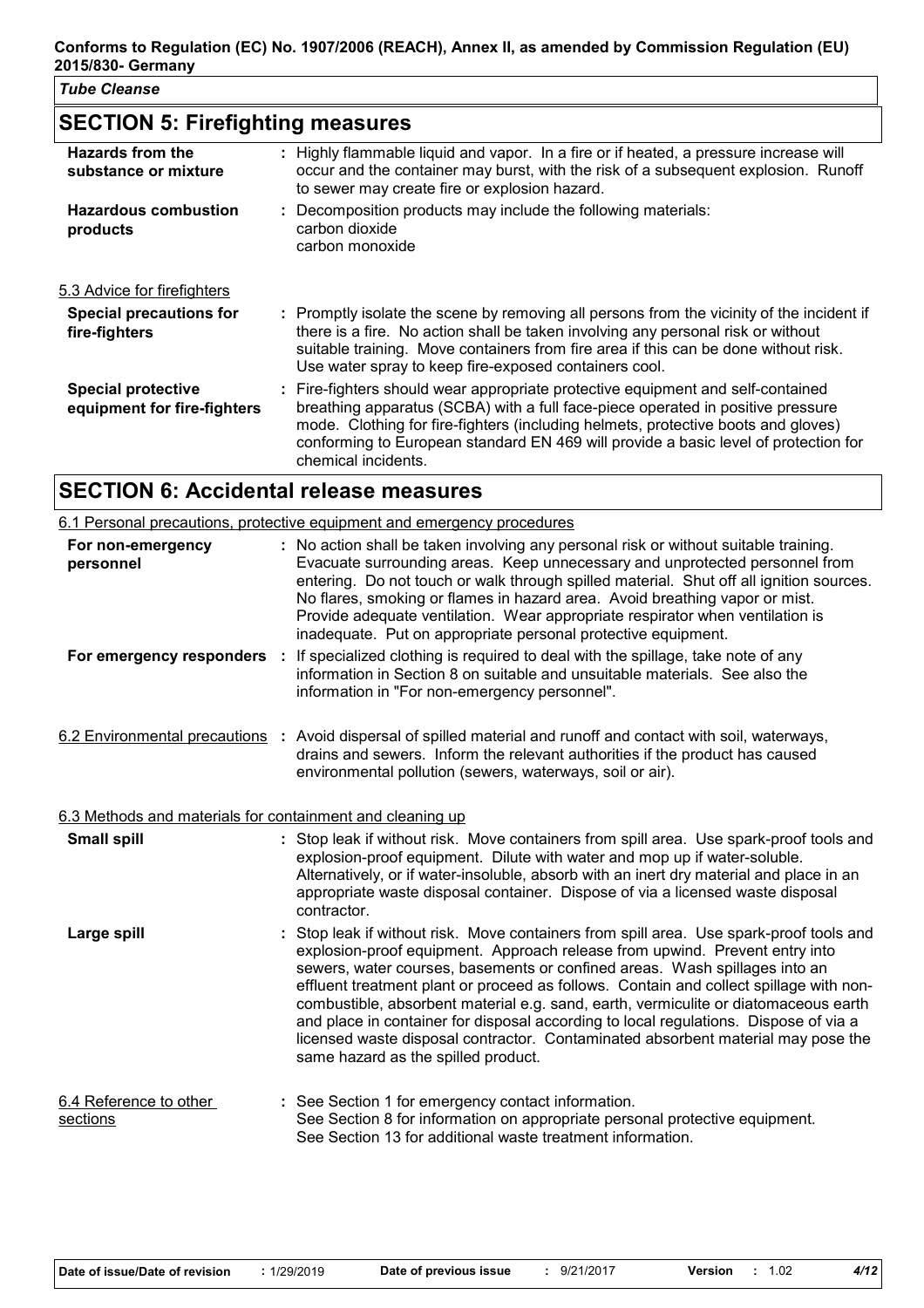# **SECTION 7: Handling and storage**

The information in this section contains generic advice and guidance. The list of Identified Uses in Section 1 should be consulted for any available use-specific information provided in the Exposure Scenario(s).

#### 7.1 Precautions for safe handling

| <b>Protective measures</b>                | : Put on appropriate personal protective equipment (see Section 8). Do not ingest.<br>Avoid contact with eyes, skin and clothing. Avoid breathing vapor or mist. Use only<br>with adequate ventilation. Wear appropriate respirator when ventilation is<br>inadequate. Do not enter storage areas and confined spaces unless adequately<br>ventilated. Keep in the original container or an approved alternative made from a<br>compatible material, kept tightly closed when not in use. Store and use away from<br>heat, sparks, open flame or any other ignition source. Use explosion-proof electrical<br>(ventilating, lighting and material handling) equipment. Use only non-sparking tools.<br>Take precautionary measures against electrostatic discharges. Empty containers<br>retain product residue and can be hazardous. Do not reuse container. |
|-------------------------------------------|---------------------------------------------------------------------------------------------------------------------------------------------------------------------------------------------------------------------------------------------------------------------------------------------------------------------------------------------------------------------------------------------------------------------------------------------------------------------------------------------------------------------------------------------------------------------------------------------------------------------------------------------------------------------------------------------------------------------------------------------------------------------------------------------------------------------------------------------------------------|
| Advice on general<br>occupational hygiene | : Eating, drinking and smoking should be prohibited in areas where this material is<br>handled, stored and processed. Workers should wash hands and face before<br>eating, drinking and smoking. Remove contaminated clothing and protective<br>equipment before entering eating areas. See also Section 8 for additional<br>information on hygiene measures.                                                                                                                                                                                                                                                                                                                                                                                                                                                                                                 |

#### 7.2 Conditions for safe storage, including any incompatibilities

Store in accordance with local regulations. Store in a segregated and approved area. Store in original container protected from direct sunlight in a dry, cool and well-ventilated area, away from incompatible materials (see Section 10) and food and drink. Eliminate all ignition sources. Separate from oxidizing materials. Keep container tightly closed and sealed until ready for use. Containers that have been opened must be carefully resealed and kept upright to prevent leakage. Do not store in unlabeled containers. Use appropriate containment to avoid environmental contamination.

#### 7.3 Specific end use(s)

**Recommendations :** Industrial/Professional use

**Industrial sector specific : solutions**

- 
- This product should not be used for applications other than those described in Section 1.

## **SECTION 8: Exposure controls/personal protection**

The information in this section contains generic advice and guidance. Information is provided based on typical anticipated uses of the product. Additional measures might be required for bulk handling or other uses that could significantly increase worker exposure or environmental releases.

#### 8.1 Control parameters

#### **Occupational exposure limits**

| Product/ingredient name | <b>Exposure limit values</b>                                                                                                                                                |
|-------------------------|-----------------------------------------------------------------------------------------------------------------------------------------------------------------------------|
| ethanol                 | TRGS900 AGW (Germany, 11/2015).<br>TWA: $960$ mg/m <sup>3</sup> 8 hours.<br>PEAK: 1920 mg/m <sup>3</sup> 15 minutes.<br>TWA: 500 ppm 8 hours.<br>PEAK: 1000 ppm 15 minutes. |
| propan-2-ol             | TRGS900 AGW (Germany, 9/2013).<br>TWA: 500 mg/m <sup>3</sup> 8 hours.<br>PEAK: 1000 mg/m <sup>3</sup> 15 minutes.<br>TWA: 200 ppm 8 hours.<br>PEAK: 400 ppm 15 minutes.     |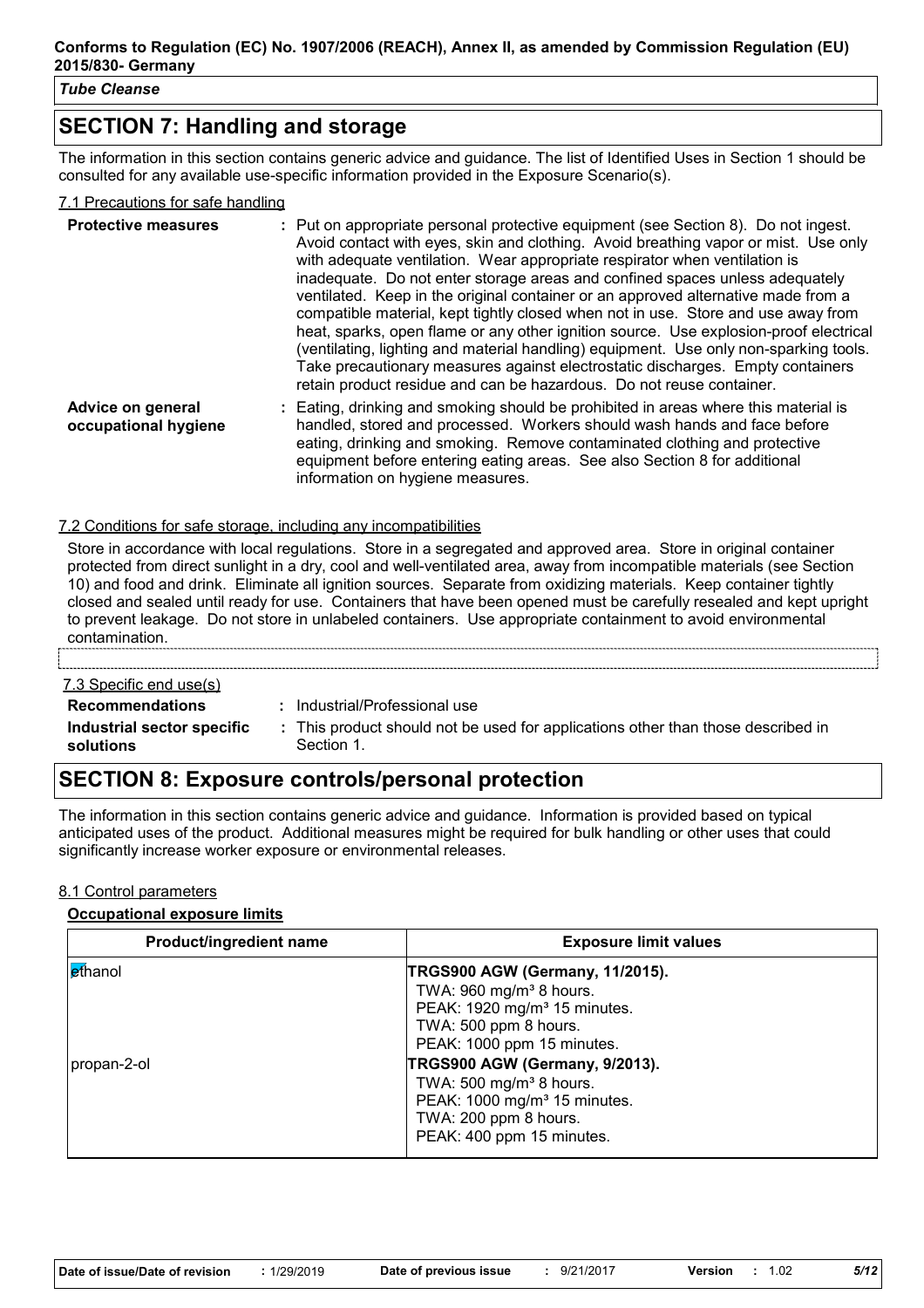## **SECTION 8: Exposure controls/personal protection**

| <b>Recommended monitoring</b><br>procedures | If this product contains ingredients with exposure limits, personal, workplace<br>atmosphere or biological monitoring may be required to determine the effectiveness<br>of the ventilation or other control measures and/or the necessity to use respiratory<br>protective equipment. Reference should be made to monitoring standards, such as<br>the following: European Standard EN 689 (Workplace atmospheres - Guidance for<br>the assessment of exposure by inhalation to chemical agents for comparison with<br>limit values and measurement strategy) European Standard EN 14042 (Workplace<br>atmospheres - Guide for the application and use of procedures for the assessment<br>of exposure to chemical and biological agents) European Standard EN 482<br>(Workplace atmospheres - General requirements for the performance of procedures<br>for the measurement of chemical agents) Reference to national guidance<br>documents for methods for the determination of hazardous substances will also be |
|---------------------------------------------|---------------------------------------------------------------------------------------------------------------------------------------------------------------------------------------------------------------------------------------------------------------------------------------------------------------------------------------------------------------------------------------------------------------------------------------------------------------------------------------------------------------------------------------------------------------------------------------------------------------------------------------------------------------------------------------------------------------------------------------------------------------------------------------------------------------------------------------------------------------------------------------------------------------------------------------------------------------------------------------------------------------------|
|                                             | required.                                                                                                                                                                                                                                                                                                                                                                                                                                                                                                                                                                                                                                                                                                                                                                                                                                                                                                                                                                                                           |

#### **DNELs/DMELs**

| Product/ingredient name | <b>Type</b> | <b>Exposure</b>         | <b>Value</b>          | Population |          |
|-------------------------|-------------|-------------------------|-----------------------|------------|----------|
| propan-2-ol             | <b>DNEL</b> | Long term<br>Inhalation | 500 mg/m <sup>3</sup> | Workers    | Systemic |
|                         | <b>DNEL</b> | Long term Dermal        | 888 mg/kg<br>bw/day   | Workers    | Systemic |
|                         | <b>DNEL</b> | Long term<br>Inhalation | 89 mg/m <sup>3</sup>  | Consumers  | Systemic |
|                         | <b>DNEL</b> | Long term Dermal        | 319 mg/kg<br>bw/day   | Consumers  | Systemic |
|                         | <b>DNEL</b> | Long term Oral          | 26 mg/kg              | Consumers  | Systemic |

#### **PNECs**

**controls**

| <b>Product/ingredient name</b> | <b>Compartment Detail</b> | <b>Value</b>        | <b>Method Detail</b> |
|--------------------------------|---------------------------|---------------------|----------------------|
| propan-2-ol                    | Fresh water               | 140.9 mg/l          |                      |
|                                | Marine water              | 140.9 mg/l          |                      |
|                                | Fresh water sediment      | $552 \text{ mg/kg}$ |                      |
|                                | Marine water sediment     | $552 \text{ mg/kg}$ |                      |
|                                | Soil                      | 28 mg/kg            |                      |
|                                | <b>Sewage Treatment</b>   | 2251 mg/l           |                      |
|                                | Plant                     |                     |                      |

| 8.2 Exposure controls               |                                                                                                                                                                                                                                                                                                                                                                                         |
|-------------------------------------|-----------------------------------------------------------------------------------------------------------------------------------------------------------------------------------------------------------------------------------------------------------------------------------------------------------------------------------------------------------------------------------------|
| Appropriate engineering<br>controls | : Use only with adequate ventilation. Use process enclosures, local exhaust<br>ventilation or other engineering controls to keep worker exposure to airborne<br>contaminants below any recommended or statutory limits. The engineering<br>controls also need to keep gas, vapor or dust concentrations below any lower<br>explosive limits. Use explosion-proof ventilation equipment. |
| Individual protection measures      |                                                                                                                                                                                                                                                                                                                                                                                         |
| <b>Hygiene measures</b>             | : Not applicable.                                                                                                                                                                                                                                                                                                                                                                       |
| <b>Eye/face protection</b>          | : Possible: safety glasses with side-shields                                                                                                                                                                                                                                                                                                                                            |
| <b>Skin protection</b>              |                                                                                                                                                                                                                                                                                                                                                                                         |
| <b>Hand protection</b>              | : Not applicable.                                                                                                                                                                                                                                                                                                                                                                       |
| <b>Body protection</b>              | : Not applicable.                                                                                                                                                                                                                                                                                                                                                                       |
| Other skin protection               | : Not applicable.                                                                                                                                                                                                                                                                                                                                                                       |
| <b>Respiratory protection</b>       | : Possible: organic vapor filter (Type A)                                                                                                                                                                                                                                                                                                                                               |
| <b>Environmental exposure</b>       | : Emissions from ventilation or work process equipment should be checked to                                                                                                                                                                                                                                                                                                             |

ensure they comply with the requirements of environmental protection legislation. In some cases, fume scrubbers, filters or engineering modifications to the process

equipment will be necessary to reduce emissions to acceptable levels.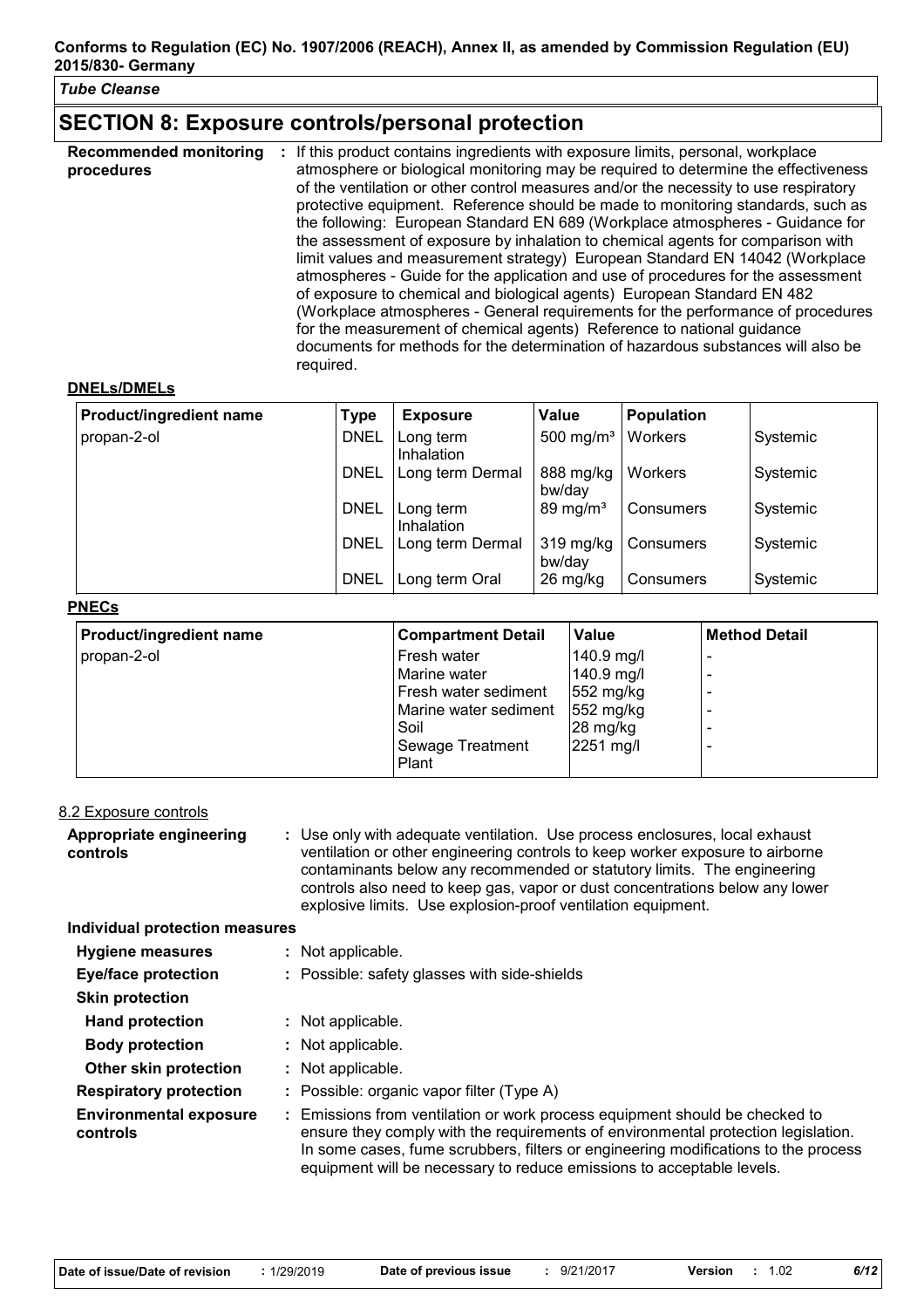# **SECTION 9: Physical and chemical properties**

9.1 Information on basic physical and chemical properties

| <b>Appearance</b>                                                 |                                                                                                                                                                                                                                                                                                                                                                               |
|-------------------------------------------------------------------|-------------------------------------------------------------------------------------------------------------------------------------------------------------------------------------------------------------------------------------------------------------------------------------------------------------------------------------------------------------------------------|
| <b>Physical state</b>                                             | : Liquid.                                                                                                                                                                                                                                                                                                                                                                     |
| Color                                                             | Colorless. Clear.                                                                                                                                                                                                                                                                                                                                                             |
| Odor                                                              | : Characteristic.                                                                                                                                                                                                                                                                                                                                                             |
| pH, ca.                                                           | : 7                                                                                                                                                                                                                                                                                                                                                                           |
| Melting point/freezing point                                      | $: < -5^{\circ}$ C                                                                                                                                                                                                                                                                                                                                                            |
| Initial boiling point and<br>boiling range                        | $: 95^{\circ}$ C                                                                                                                                                                                                                                                                                                                                                              |
| <b>Flash point</b>                                                | : Closed cup: 21°C [Pensky-Martens.]                                                                                                                                                                                                                                                                                                                                          |
|                                                                   |                                                                                                                                                                                                                                                                                                                                                                               |
| <b>Evaporation rate</b>                                           | : Not available.                                                                                                                                                                                                                                                                                                                                                              |
| <b>Flammability (solid, gas)</b>                                  | : Highly flammable in the presence of the following materials or conditions: open<br>flames, sparks and static discharge and heat.                                                                                                                                                                                                                                            |
| <b>Upper/lower flammability or</b><br>explosive limits            | : Not available.                                                                                                                                                                                                                                                                                                                                                              |
| Vapor pressure                                                    | : Not available.                                                                                                                                                                                                                                                                                                                                                              |
| Vapor density                                                     | : Not available.                                                                                                                                                                                                                                                                                                                                                              |
| <b>Relative density</b>                                           | : 0.85                                                                                                                                                                                                                                                                                                                                                                        |
| Solubility(ies)                                                   | : Easily soluble in the following materials: cold water and hot water.                                                                                                                                                                                                                                                                                                        |
| <b>Partition coefficient: n-octanol/: Not available.</b><br>water |                                                                                                                                                                                                                                                                                                                                                                               |
| <b>Auto-ignition temperature</b>                                  | $: >400^{\circ}$ C                                                                                                                                                                                                                                                                                                                                                            |
| <b>Decomposition temperature</b>                                  | : Not available.                                                                                                                                                                                                                                                                                                                                                              |
| <b>Viscosity</b>                                                  | : Not available.                                                                                                                                                                                                                                                                                                                                                              |
| <b>Explosive properties</b>                                       | Slightly explosive in the presence of the following materials or conditions: open<br>flames, sparks and static discharge, heat, oxidizing materials and combustible<br>materials.<br>Non-explosive in the presence of the following materials or conditions: shocks<br>and mechanical impacts, reducing materials, organic materials, metals, acids,<br>alkalis and moisture. |
| <b>Oxidizing properties</b>                                       | : Geen oxiderende eigenschappen.                                                                                                                                                                                                                                                                                                                                              |

#### 9.2 Other information

#### **VOC Contents**

| Regulation               | <b>Product as-supplied</b>  |
|--------------------------|-----------------------------|
| Without volume exclusion | $601.2$ g/l<br>70.7 % (w/w) |

No additional information.

# **SECTION 10: Stability and reactivity**

10.1 Reactivity **:** No specific test data related to reactivity available for this product or its ingredients.

10.2 Chemical stability **:** The product is stable.

10.3 Possibility of hazardous **reactions :** Under normal conditions of storage and use, hazardous reactions will not occur.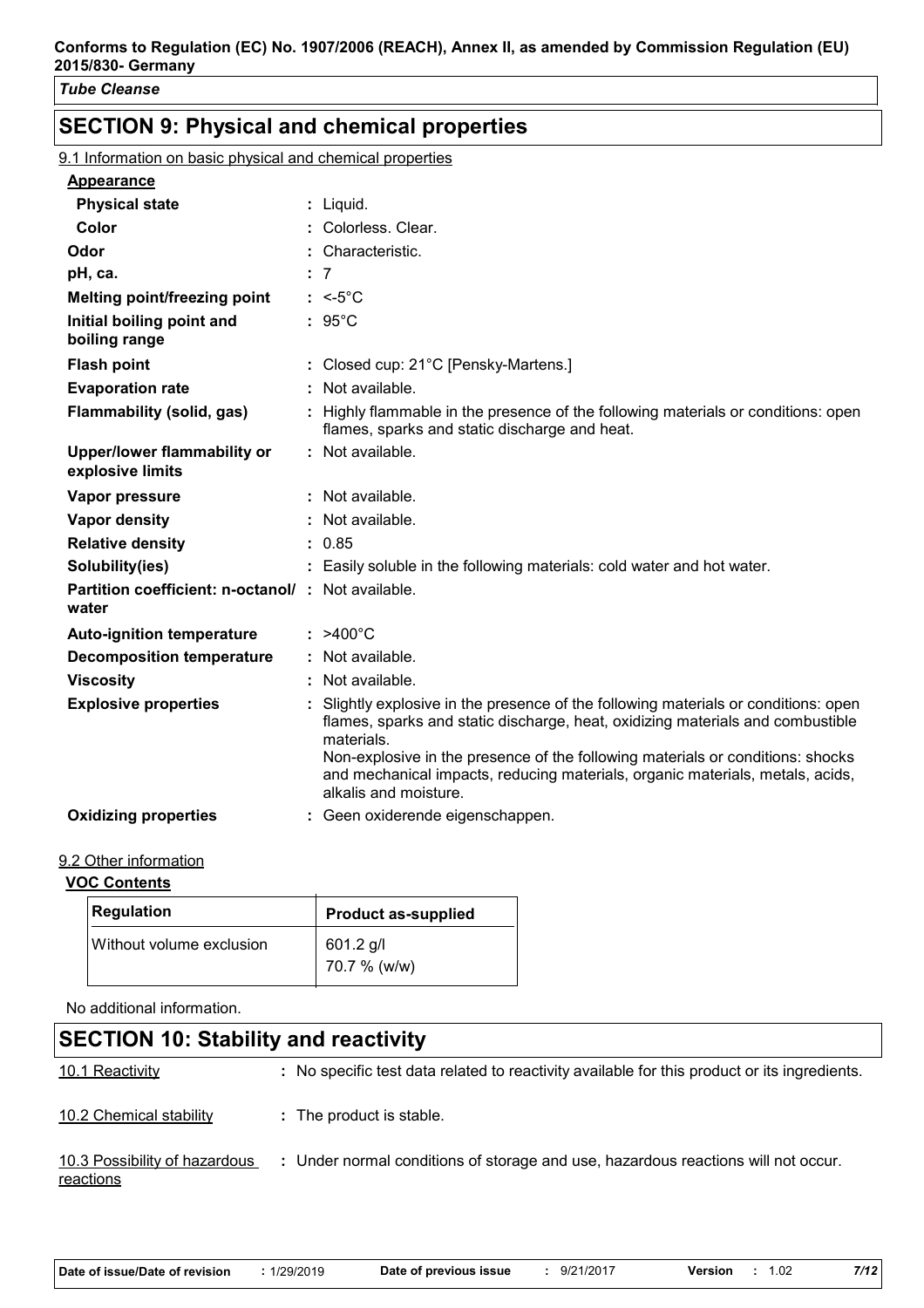| <b>Tube Cleanse</b>                         |                                                                                                                                                                              |  |  |  |
|---------------------------------------------|------------------------------------------------------------------------------------------------------------------------------------------------------------------------------|--|--|--|
| <b>SECTION 10: Stability and reactivity</b> |                                                                                                                                                                              |  |  |  |
| 10.4 Conditions to avoid                    | : Avoid all possible sources of ignition (spark or flame). Do not pressurize, cut, weld,<br>braze, solder, drill, grind or expose containers to heat or sources of ignition. |  |  |  |
| 10.5 Incompatible materials                 | : Reactive or incompatible with the following materials:<br>oxidizing materials                                                                                              |  |  |  |
| 10.6 Hazardous<br>decomposition products    | : Under normal conditions of storage and use, hazardous decomposition products<br>should not be produced.                                                                    |  |  |  |

# **SECTION 11: Toxicological information**

#### 11.1 Information on toxicological effects

#### **Acute toxicity**

| <b>Product/ingredient name</b> | <b>Result</b>  | <b>Species</b> | <b>Dose</b>    | <b>Exposure</b> |
|--------------------------------|----------------|----------------|----------------|-----------------|
| Ethades                        | LD50 Dermal    | Rat            | $12$ g/kg      |                 |
|                                | LD50 Oral      | Rat            | $\mid$ >5 g/kg |                 |
| I propan-2-ol                  | LD50 Dermal    | Rabbit         | 12800 mg/kg    |                 |
|                                | LD50 Oral      | Rat            | 5000 mg/kg     |                 |
| <b>Conclusion/Summary</b>      | Not available. |                |                |                 |

# **Acute toxicity estimates**

| Route             | . <del>.</del> .<br><b>ATE value</b> |
|-------------------|--------------------------------------|
| Not<br>available. |                                      |

#### **Irritation/Corrosion**

| Product/ingredient name                          | <b>Result</b>            | <b>Species</b> | <b>Score</b> | <b>Exposure</b> | <b>Observation</b>       |
|--------------------------------------------------|--------------------------|----------------|--------------|-----------------|--------------------------|
| propan-2-ol                                      | Eyes - Moderate irritant | Rabbit         |              | 24 hours 100    | $\blacksquare$           |
|                                                  |                          |                |              | milligrams      |                          |
|                                                  | Eyes - Moderate irritant | Rabbit         |              | 10 milligrams   | $\overline{\phantom{a}}$ |
|                                                  | Eyes - Severe irritant   | Rabbit         |              | 100             |                          |
|                                                  |                          |                |              | milligrams      |                          |
|                                                  | Skin - Mild irritant     | Rabbit         |              | 500             |                          |
|                                                  |                          |                |              | milligrams      |                          |
| <b>Conclusion/Summary</b>                        | : Not available.         |                |              |                 |                          |
| <b>Sensitizer</b>                                |                          |                |              |                 |                          |
| <b>Conclusion/Summary</b>                        | : Not available.         |                |              |                 |                          |
| <b>Mutagenicity</b>                              |                          |                |              |                 |                          |
| <b>Conclusion/Summary</b>                        | : Not available.         |                |              |                 |                          |
| <b>Carcinogenicity</b>                           |                          |                |              |                 |                          |
| <b>Conclusion/Summary</b>                        | : Not available.         |                |              |                 |                          |
| <b>Reproductive toxicity</b>                     |                          |                |              |                 |                          |
| <b>Conclusion/Summary</b>                        | $:$ Not available.       |                |              |                 |                          |
| <b>Teratogenicity</b>                            |                          |                |              |                 |                          |
| <b>Conclusion/Summary</b>                        | $:$ Not available.       |                |              |                 |                          |
| Specific target organ toxicity (single exposure) |                          |                |              |                 |                          |
| Product/ingredient name                          |                          | Category       |              | Route of        | <b>Target organs</b>     |

| Product/ingredient name | Category   | Route of<br>exposure | <b>Target organs</b> |
|-------------------------|------------|----------------------|----------------------|
| I propan-2-ol           | Category 3 | Not applicable.      | Narcotic effects     |

### **Specific target organ toxicity (repeated exposure)**

Not available.

#### **Aspiration hazard**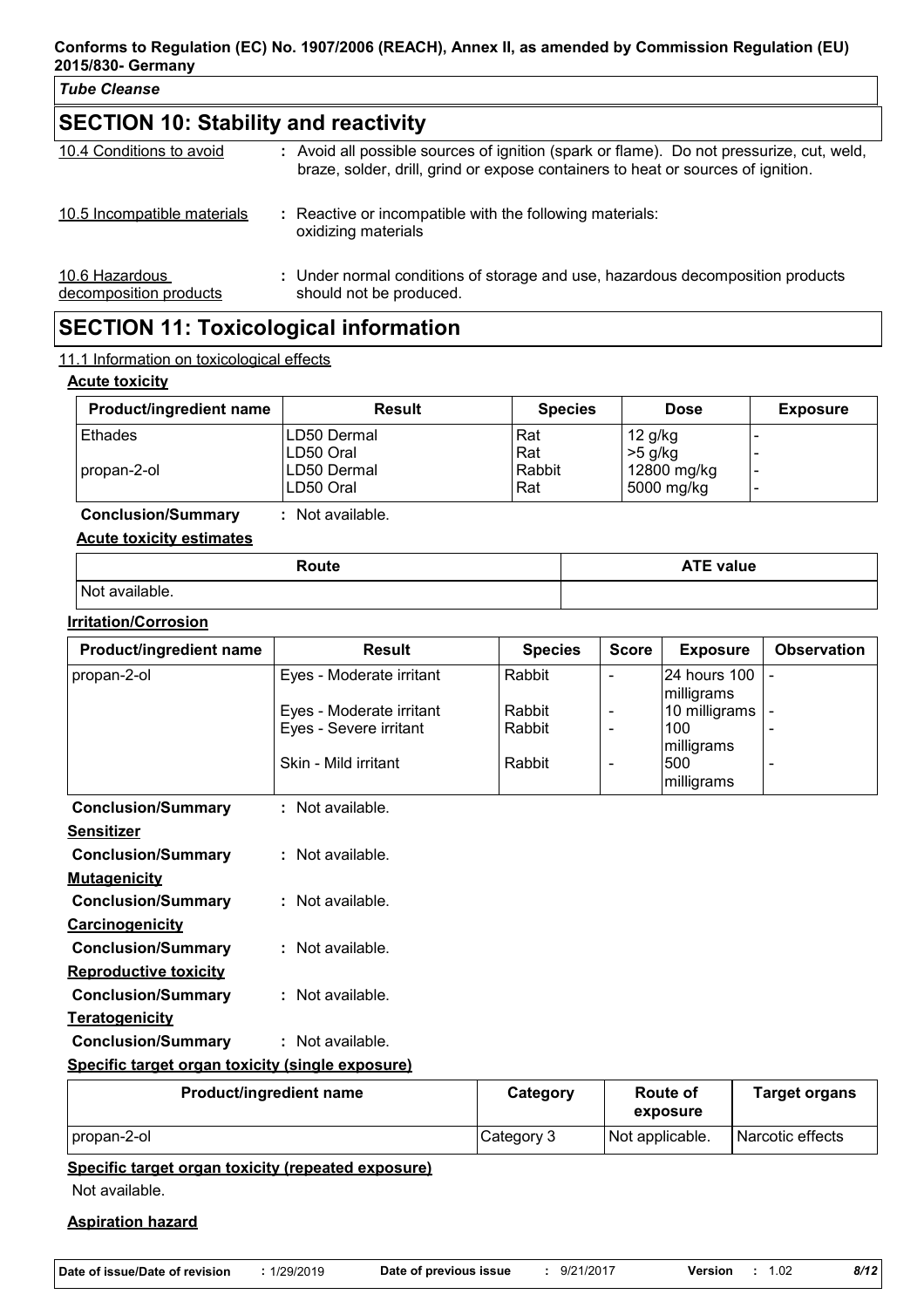# **SECTION 11: Toxicological information**

Not available.

| Information on the likely             | : Not available. |
|---------------------------------------|------------------|
| routes of exposure                    |                  |
| <b>Potential acute health effects</b> |                  |

| <b>Inhalation</b>                       | : No known significant effects or critical hazards.                                 |
|-----------------------------------------|-------------------------------------------------------------------------------------|
| Ingestion                               | No known significant effects or critical hazards.                                   |
| <b>Skin contact</b>                     | No known significant effects or critical hazards.                                   |
| Eye contact                             | : No known significant effects or critical hazards.                                 |
|                                         | <u>Symptoms related to the physical, chemical and toxicological characteristics</u> |
| <b>Inhalation</b>                       | : No specific data.                                                                 |
| Ingestion                               | No specific data.                                                                   |
| <b>Skin contact</b>                     | No specific data.                                                                   |
| Eye contact                             | : No specific data.                                                                 |
| <b>Potential chronic health effects</b> |                                                                                     |
| Not available.                          |                                                                                     |
| <b>Conclusion/Summary</b>               | : Not available.                                                                    |
| General                                 | No known significant effects or critical hazards.                                   |
| Carcinogenicity                         | No known significant effects or critical hazards.                                   |
| <b>Mutagenicity</b>                     | No known significant effects or critical hazards.                                   |
| <b>Teratogenicity</b>                   | No known significant effects or critical hazards.                                   |
| <b>Developmental effects</b>            | No known significant effects or critical hazards.                                   |
| <b>Fertility effects</b>                | No known significant effects or critical hazards.                                   |
| <b>Other information</b>                | Not available.                                                                      |

# **SECTION 12: Ecological information**

#### 12.1 Toxicity

| <b>Product/ingredient name</b> | <b>Result</b>                                                                                   | <b>Species</b>          | <b>Exposure</b>       |
|--------------------------------|-------------------------------------------------------------------------------------------------|-------------------------|-----------------------|
| propan-2-ol                    | Acute LC50 1400000 µg/l Marine water   Crustaceans - Crangon crangon<br>Acute LC50 1400000 µg/l | Fish - Gambusia affinis | 48 hours<br>I96 hours |
| <b>Conclusion/Summary</b>      | Not available.                                                                                  |                         |                       |

#### 12.2 Persistence and degradability

| <b>Conclusion/Summary</b>      | Not available.           |              |                         |
|--------------------------------|--------------------------|--------------|-------------------------|
| <b>Product/ingredient name</b> | <b>Aquatic half-life</b> | l Photolvsis | <b>Biodegradability</b> |
| Ethades                        |                          |              | Readily                 |

#### 12.3 Bioaccumulative potential

| <b>Product/ingredient name</b> | <b>⊥LoɑP</b> ow |  | <b>Potential</b> |  |  |
|--------------------------------|-----------------|--|------------------|--|--|
| propan-2-ol                    | 0.05            |  | llow             |  |  |

#### 12.4 Mobility in soil

| Soil/water partition<br>coefficient $(K_{oc})$ | : Not available. |
|------------------------------------------------|------------------|
| <b>Mobility</b>                                | : Not available. |

#### 12.5 Results of PBT and vPvB assessment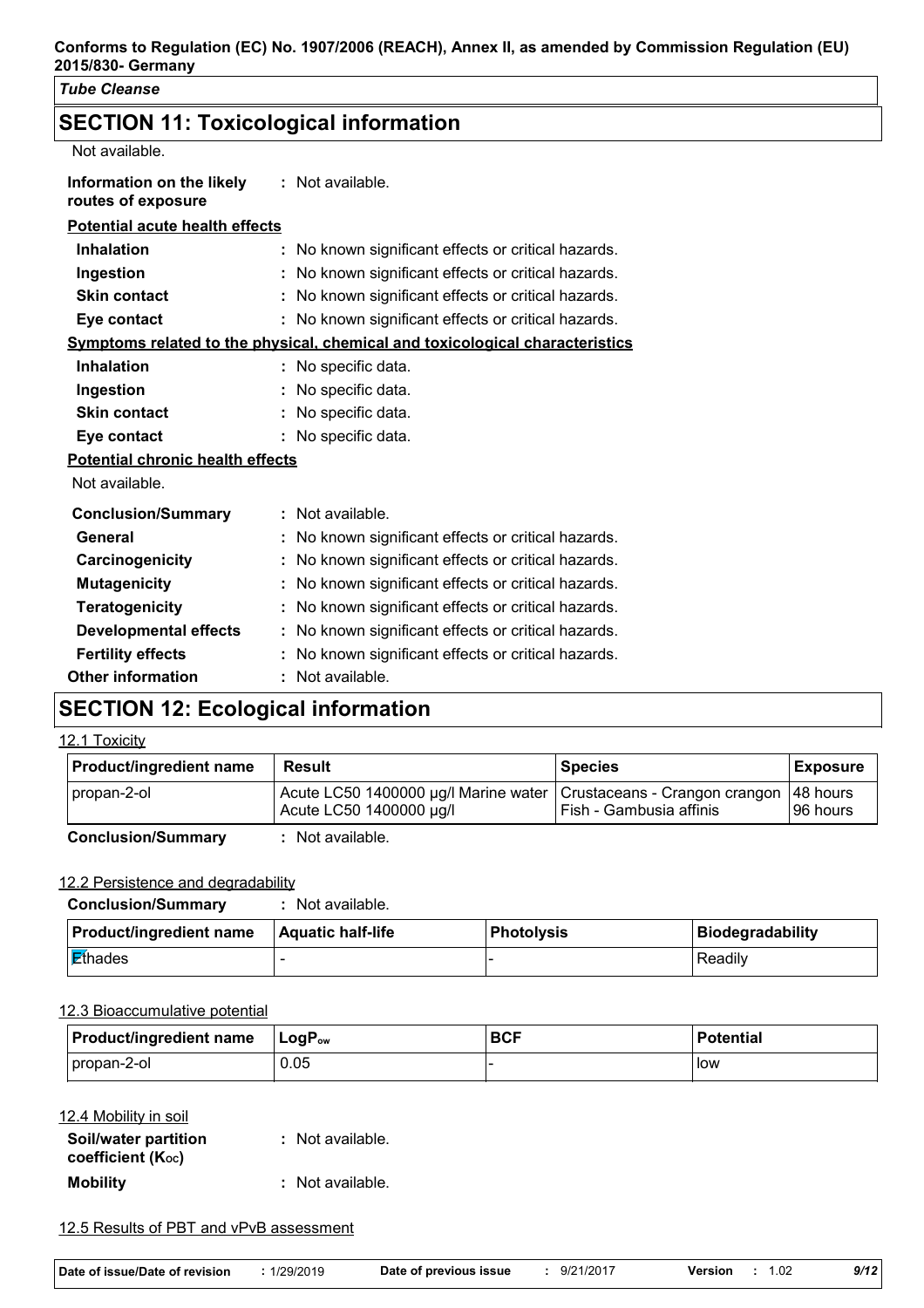#### **Conforms to Regulation (EC) No. 1907/2006 (REACH), Annex II, as amended by Commission Regulation (EU) 2015/830- Germany**

#### *Tube Cleanse*

# **SECTION 12: Ecological information**

| <b>PBT</b>  | : Not applicable. |
|-------------|-------------------|
| <b>vPvB</b> | : Not applicable. |

**12.6 Other adverse effects** : No known significant effects or critical hazards.

# **SECTION 13: Disposal considerations**

The information in this section contains generic advice and guidance. The list of Identified Uses in Section 1 should be consulted for any available use-specific information provided in the Exposure Scenario(s).

#### 13.1 Waste treatment methods

| <b>Product</b>             |                                                                                                                                                                                                                                                                                                                                                                                                                                                                                                                                                                |
|----------------------------|----------------------------------------------------------------------------------------------------------------------------------------------------------------------------------------------------------------------------------------------------------------------------------------------------------------------------------------------------------------------------------------------------------------------------------------------------------------------------------------------------------------------------------------------------------------|
| <b>Methods of disposal</b> | : The generation of waste should be avoided or minimized wherever possible.<br>Disposal of this product, solutions and any by-products should at all times comply<br>with the requirements of environmental protection and waste disposal legislation<br>and any regional local authority requirements. Dispose of surplus and non-<br>recyclable products via a licensed waste disposal contractor. Waste should not be<br>disposed of untreated to the sewer unless fully compliant with the requirements of<br>all authorities with jurisdiction.           |
| Hazardous waste            | : The classification of the product may meet the criteria for a hazardous waste.                                                                                                                                                                                                                                                                                                                                                                                                                                                                               |
| <u>Packaging</u>           |                                                                                                                                                                                                                                                                                                                                                                                                                                                                                                                                                                |
| <b>Methods of disposal</b> | : The generation of waste should be avoided or minimized wherever possible. Waste<br>packaging should be recycled. Incineration or landfill should only be considered<br>when recycling is not feasible.                                                                                                                                                                                                                                                                                                                                                       |
| <b>Special precautions</b> | : This material and its container must be disposed of in a safe way. Care should be<br>taken when handling emptied containers that have not been cleaned or rinsed out.<br>Empty containers or liners may retain some product residues. Vapor from product<br>residues may create a highly flammable or explosive atmosphere inside the<br>container. Do not cut, weld or grind used containers unless they have been<br>cleaned thoroughly internally. Avoid dispersal of spilled material and runoff and<br>contact with soil, waterways, drains and sewers. |

|                                    | <b>ADR/RID</b>                                                                                                              | <b>ADN</b>                                          | <b>IMDG</b>                                         | <b>IATA</b>                                         |  |  |  |  |  |
|------------------------------------|-----------------------------------------------------------------------------------------------------------------------------|-----------------------------------------------------|-----------------------------------------------------|-----------------------------------------------------|--|--|--|--|--|
| 14.1 UN number                     | <b>UN1987</b>                                                                                                               | <b>UN1987</b>                                       | <b>UN1987</b>                                       | <b>UN1987</b>                                       |  |  |  |  |  |
| 14.2 UN proper<br>shipping name    | ALCOHOLS, N.O.S.<br>(ethanol, Isopropyl<br>alcohol)                                                                         | ALCOHOLS, N.O.S.<br>(ethanol, Isopropyl<br>alcohol) | ALCOHOLS, N.O.S.<br>(ethanol, Isopropyl<br>alcohol) | Alcohols, n.o.s.<br>(ethanol, Isopropyl<br>alcohol) |  |  |  |  |  |
| 14.3 Transport<br>hazard class(es) | 3                                                                                                                           | 3                                                   | 3                                                   | 3                                                   |  |  |  |  |  |
| 14.4 Packing<br>group              | $\mathsf{I}$                                                                                                                | $\mathbf{II}$                                       | $\mathbf{I}$                                        | $\mathbf{  }$                                       |  |  |  |  |  |
| 14.5<br>Environmental<br>hazards   | No.                                                                                                                         | No.                                                 | No.                                                 | No.                                                 |  |  |  |  |  |
|                                    |                                                                                                                             |                                                     |                                                     |                                                     |  |  |  |  |  |
|                                    | 10/12<br>Date of previous issue<br>: 9/21/2017<br><b>Version</b><br>: 1.02<br>Date of issue/Date of revision<br>: 1/29/2019 |                                                     |                                                     |                                                     |  |  |  |  |  |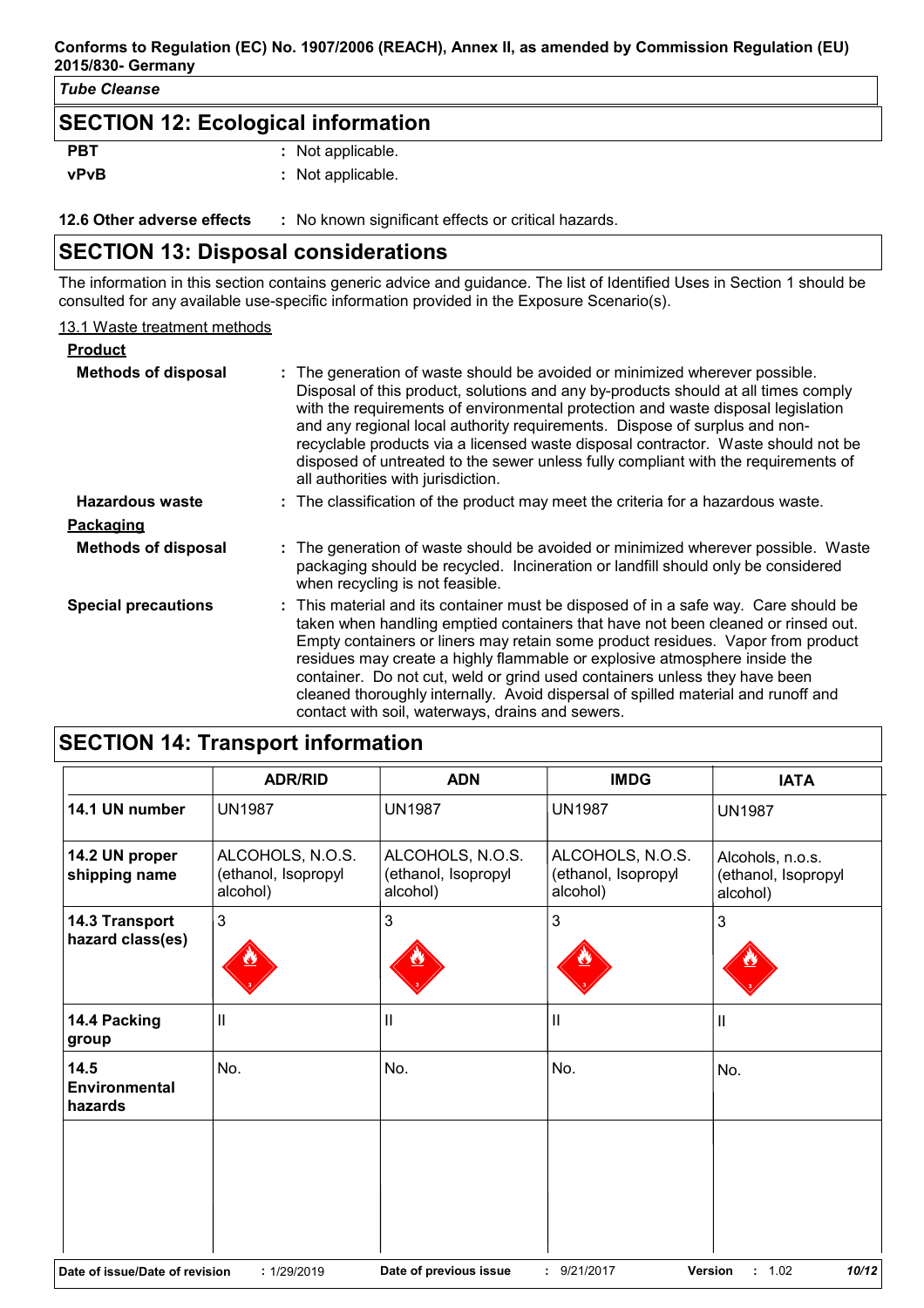| <b>Tube Cleanse</b>                      |                                                                                                              |                                             |                                                    |                                                                                                                                                                                                                                                                                  |  |  |  |  |
|------------------------------------------|--------------------------------------------------------------------------------------------------------------|---------------------------------------------|----------------------------------------------------|----------------------------------------------------------------------------------------------------------------------------------------------------------------------------------------------------------------------------------------------------------------------------------|--|--|--|--|
| <b>SECTION 14: Transport information</b> |                                                                                                              |                                             |                                                    |                                                                                                                                                                                                                                                                                  |  |  |  |  |
| <b>Additional</b><br>information         | <b>Hazard identification</b><br>number<br>33                                                                 | <b>Special provisions</b><br>274, 601, 640D | <b>Emergency</b><br>schedules (EmS)<br>$F-E$ , S-D | Passenger and<br><b>Cargo Aircraft</b><br>Quantity limitation: 5 L<br>Packaging                                                                                                                                                                                                  |  |  |  |  |
|                                          | <b>Limited quantity</b><br>1 L<br><b>Special provisions</b><br>601, 274, 640D<br><b>Tunnel code</b><br>(D/E) |                                             | <b>Special provisions</b><br>274                   | instructions: 353<br><b>Cargo Aircraft Only</b><br>Quantity limitation: 60<br>Packaging<br>instructions: 364<br><b>Limited Quantities -</b><br><b>Passenger Aircraft</b><br>Quantity limitation: 1 L<br>Packaging<br>instructions: Y341<br><b>Special provisions</b><br>A3, A180 |  |  |  |  |

|      | 14.6 Special precautions for : Transport within user's premises: always transport in closed containers that are |
|------|-----------------------------------------------------------------------------------------------------------------|
| user | upright and secure. Ensure that persons transporting the product know what to do in                             |
|      | the event of an accident or spillage.                                                                           |

# **SECTION 15: Regulatory information**

15.1 Safety, health and environmental regulations/legislation specific for the substance or mixture

#### **EU Regulation (EC) No. 1907/2006 (REACH)**

#### **Annex XIV - List of substances subject to authorization**

#### **Annex XIV**

None of the components are listed.

### **Substances of very high concern**

None of the components are listed.

**Annex XVII - Restrictions : Not applicable.** 

**on the manufacture, placing on the market and use of certain** 

**dangerous substances, mixtures and articles**

#### **Other EU regulations**

**Annex VIIA - Labelling for Contents**

**Annex VIIA - Labelling for Contents :** Not applicable.

| <b>National regulations</b>                  |    |                                    |                        |  |                                                                                                                                                                                    |                |      |       |
|----------------------------------------------|----|------------------------------------|------------------------|--|------------------------------------------------------------------------------------------------------------------------------------------------------------------------------------|----------------|------|-------|
| Germany                                      |    |                                    |                        |  |                                                                                                                                                                                    |                |      |       |
| <b>Biocidal Products</b><br><b>Directive</b> |    |                                    |                        |  | : This product is a biocidal product as defined in EU Directive 98/8/EC. Its supply and<br>use may be subject to certain requirements or restrictions specified in this directive. |                |      |       |
| <b>Authorization number</b>                  |    | $:$ BauA N-38604                   |                        |  |                                                                                                                                                                                    |                |      |       |
| Storage code                                 |    | $\pm$ 3                            |                        |  |                                                                                                                                                                                    |                |      |       |
| Hazardous incident ordinance                 | ÷. | Applicable. Category: 6 Flammable. |                        |  |                                                                                                                                                                                    |                |      |       |
| <b>Hazard class for water</b>                |    | $: 2$ Appendix No. 4               |                        |  |                                                                                                                                                                                    |                |      |       |
| Date of issue/Date of revision               |    | : 1/29/2019                        | Date of previous issue |  | : 9/21/2017                                                                                                                                                                        | <b>Version</b> | 1.02 | 11/12 |